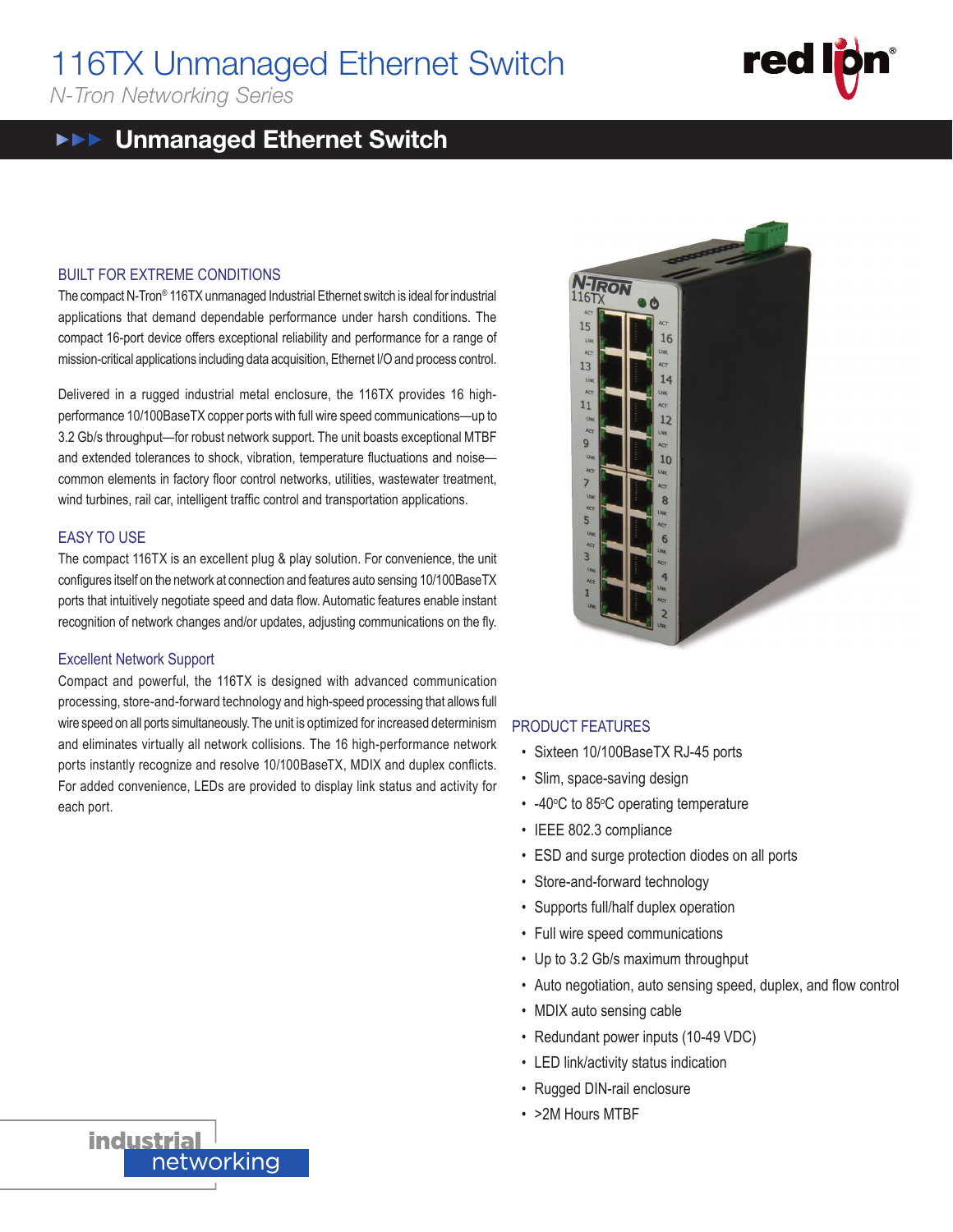# **SPECIFICATIONS**

### Case Dimensions

116TX

| Height:   | 5.8"             | $(14.6 \text{ cm})$ |
|-----------|------------------|---------------------|
| Width:    | 2.0"             | (5.1 cm)            |
| Depth:    | 4.1"             | $(10.2 \text{ cm})$ |
| Weight:   | $1.1$ lb.        | $(.48 \text{ kg})$  |
| DIN-Rail: | 35 <sub>mm</sub> |                     |

## **Electrical**

Redundant Input Voltage: 10-49 VDC (regulated) Input Current (max): 300 mA@24 VDC BTU/hr: 24.6@24 VDC N-TRON Power Supply: NTPS-24-1.3 (1.3A@24V)

## **Environmental**

Operating Temperature: -40°C to 85°C Storage Temperature: -40°C to 85°C Operating Humidity: 10% to 95% (non condensing) Operating Altitude: 0 to 10,000 ft.

Shock and Vibration (Bulkhead Mounted) Shock: 200g@10ms Vibration/Seismic: 50g, 5-200hz triaxial

**Reliability** MTBF: >2 million hours

Network Media 10BaseT: ≥Cat3 cable 100BaseTX: ≥Cat5 cable

**Connectors** 10/100BaseTX: Sixteen (16) RJ-45 copper ports

Recommended Wiring Clearance Top: 1" (2.6 cm) Front: 2" (5.1 cm)

Designed to comply with

- IEEE 1613 for electric utility substations
- NEMATS1/ TS2 for traffic control

## Regulatory Certifications

- Safety: Class I, Division 2, Groups A, B, C and D, T4
- EMI: ANSI C63.4; FCC CFR Title 47, Part 15, Subpart B Class A; ICES-003 – Class A
- EMC: EN61000-6-4 Class A (Emissions), EN 55024 (Immunity), EN61000-4-2 (ESD), EN61000-4-3 (RS), EN61000-4-4 (EFT), EN61000-4-5 (Surge), EN61000-4-6 (RF), EN61000-4-8 (PFMF), EN61000-4-11 (VDI)
- Other: ABS Type Approval for Shipboard Applications; GOST-R certified; RoHS compliant

Further information regarding this product's regulatory conformity can be found on the N-Tron website at www.n-tron.com/regulatory







# ORDERING INFORMATION

| PART NUMBER | <b>DESCRIPTION</b>                                                            |
|-------------|-------------------------------------------------------------------------------|
|             |                                                                               |
|             | NTPS-24-1.3……………………………………………………… N-TRON DIN-rail power supply (1.3 amp@24VDC) |